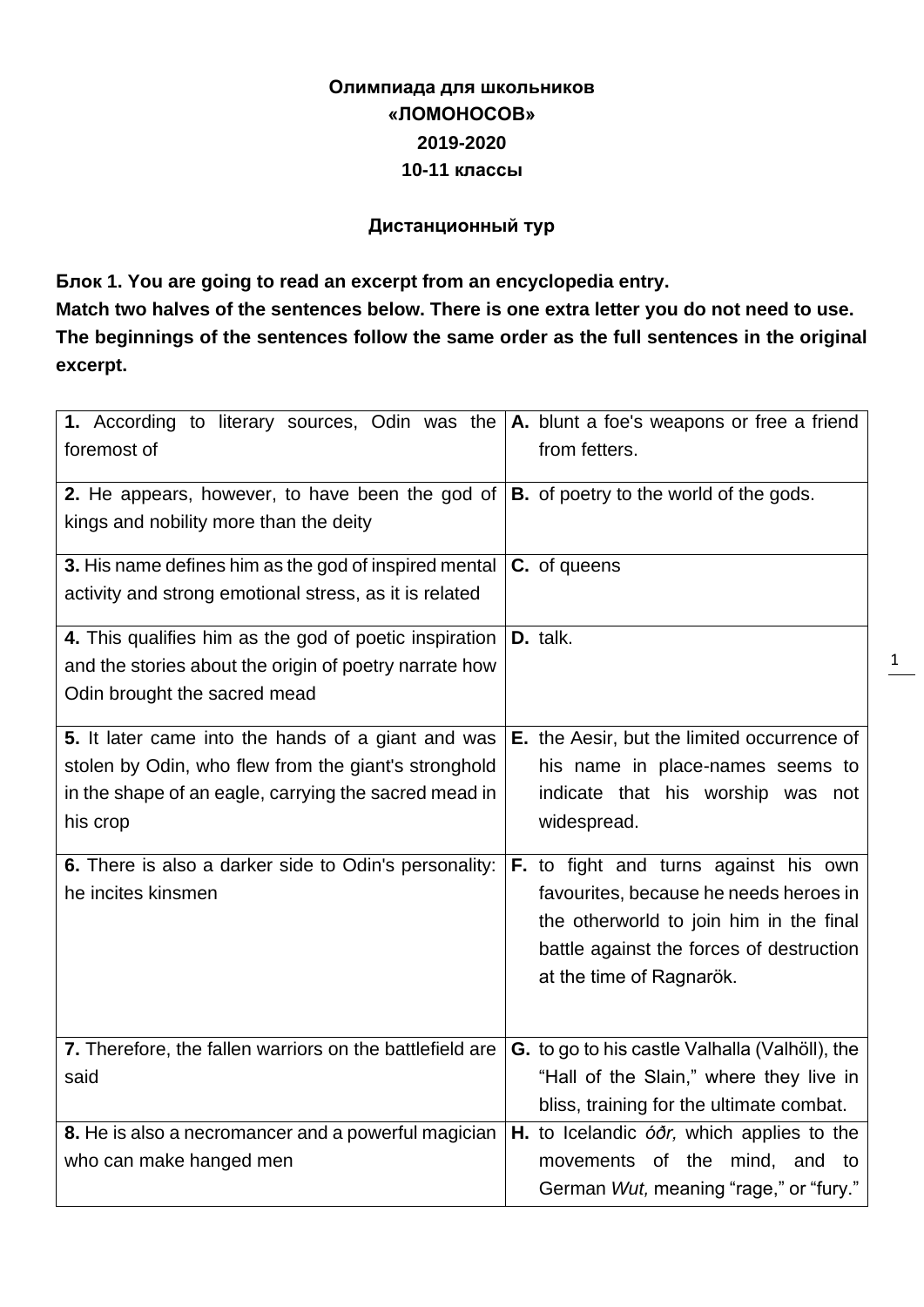| 9. He is the god of the hanged, because he hanged            |                                                       |    |    |    |    | Ъ.           | to regurgitate it in the dwelling of the    |    |    |     |  |
|--------------------------------------------------------------|-------------------------------------------------------|----|----|----|----|--------------|---------------------------------------------|----|----|-----|--|
| himself on the cosmic tree                                   |                                                       |    |    |    |    | gods.        |                                             |    |    |     |  |
| <b>10.</b> As the "Hávamál" tells us, he hung there for nine |                                                       |    |    |    |    |              | <b>J.</b> to whom the common man would turn |    |    |     |  |
| nights, pierced with a spear, sacrificed to himself,         |                                                       |    |    |    |    | for support. |                                             |    |    |     |  |
|                                                              | nearly dead, to gain the mastery of the runes and the |    |    |    |    |              |                                             |    |    |     |  |
| knowledge of the magic spells that                           |                                                       |    |    |    |    |              |                                             |    |    |     |  |
|                                                              |                                                       |    |    |    |    |              | K. Yggdrasill to acquire his occult wisdom. |    |    |     |  |
|                                                              |                                                       |    |    |    |    |              |                                             |    |    |     |  |
|                                                              |                                                       |    |    |    |    |              |                                             |    |    |     |  |
| 1.                                                           | 2.                                                    | 3. | 4. | 5. | 6. |              | 7.                                          | 8. | 9. | 10. |  |
|                                                              |                                                       |    |    |    |    |              |                                             |    |    |     |  |
|                                                              |                                                       |    |    |    |    |              |                                             |    |    |     |  |

**Блок 2. You are going to read a text on the life of a famous person***.* **Choose a word from the list to complete each gap (1-10). Change its form where necessary to make a word/a group of words that fits in the gap. There is one extra word you do not need to use. Use each word only once.** *Different aspects of form change are possible: active or passive voice; indicative, imperative or subjunctive mood; finite or non-finite forms (infinitive, gerund, participle); tense for finite forms or aspect for non-finite forms; full or bare infinitive, etc.*

| achieve   announce   break   deflate   echo   evoke   meld   merge   mould   partake   reduce |  |  |  |  |  |
|-----------------------------------------------------------------------------------------------|--|--|--|--|--|
|                                                                                               |  |  |  |  |  |
|                                                                                               |  |  |  |  |  |

 $\mathcal{L}$ 

Woolf wished to build on her achievement in her previous work by **1. ……………………** the novelistic and elegiac forms. As an elegy, *To the Lighthouse*—published on May 5, 1927, the 32nd anniversary of her mother's death—**2. ……………………** childhood summers at Talland House. As a novel, it **3. ……………………** narrative continuity into a tripartite structure. The first section, "The Window," begins as Mrs. Ramsay and James, her youngest son—like her siblings—sit in the French window of the Ramsays' summer home while a houseguest named Lily Briscoe paints them and James begs to go to a nearby lighthouse. Mr. Ramsay, like her father, sees poetry as didacticism, conversation as winning points, and life as a tally of accomplishments. He uses logic **4. ……………………** hopes for a trip to the lighthouse, but he needs sympathy from his wife. She is attuned to emotions rather than reason. In the climactic dinner-party scene, she inspires such harmony and composure that the moment "**5. ……………………**, she felt,…of eternity." The novel's middle "Time Passes" section focuses on the empty house during a 10-year hiatus and the lastminute housecleaning for the returning Ramsays. Woolf describes the progress of weeds, mold, dust, and gusts of wind, but she merely **6. ……………………** such major events as the deaths of Mrs. Ramsay and a son and daughter. In the novel's third section, "The Lighthouse," Woolf brings Mr. Ramsay, his youngest children (James and Cam), Lily Briscoe, and others from "The Window"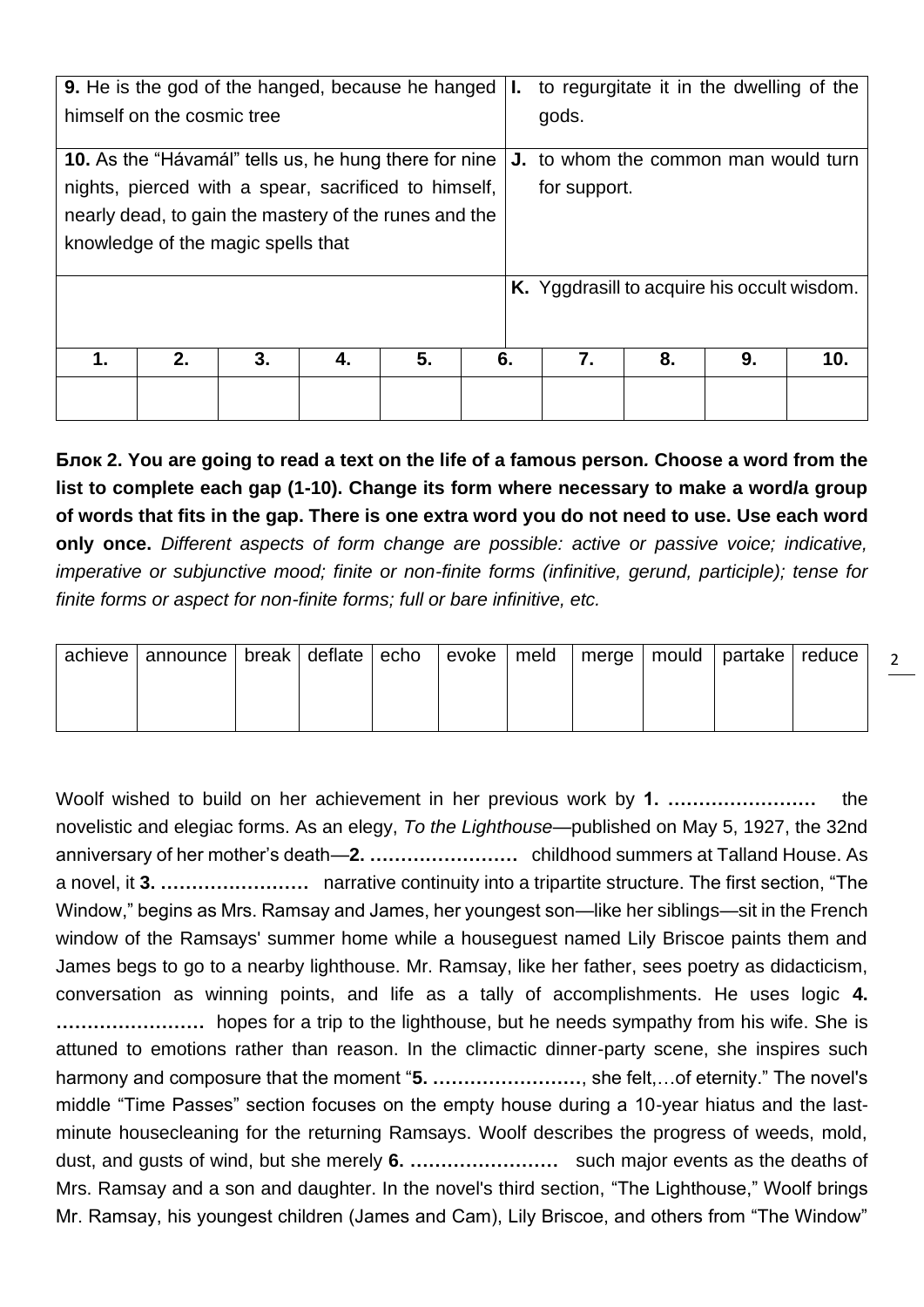back to the house. As Mr. Ramsay and the now-teenage children reach the lighthouse and **7. ……………………** a moment of reconciliation, Lily completes her painting. *To the Lighthouse* **8. ……………………** into its structure questions about creativity and the nature and function of art. Lily argues effectively for nonrepresentational but emotive art, and her painting (in which mother and child **9. ……………………** to two shapes with a line between them) **10. ……………………** the abstract structure of Woolf's profoundly elegiac novel.

# **Блок 3. You are going to read a text on art. For questions 1-10, read the text below and decide which answer best fits each gap.**

It's hard to miss this wonderful, prancing, leaping horse – the famous racehorse Whistlejacket – as you walk through Mercer Street. The question I always have is this wonderful doubt as **1. (of, to, if)**  its leaping: where is it going to land? It seems **2. (to float, to be floating, to have been floating)**  in space and yet pushing off with such energy against the ground, wherever the ground is.

You might wonder whether this picture is actually this size in real life. As we walk around we're so used to **3. (see, seeing, be seen)** advertisements that take familiar images and blow them up to mammoth size. In this case, however, the painting really is this big, as you'll discover if you go to the National Gallery. It's over 12 feet high and, as it **4. (were, does, --)**, is threatening to literally jump down on the viewer.

George Stubbs was the foremost horse artist of 18th-century England and painted this for an aristocrat who was himself a great lover of horses. In order to prepare himself for producing such wonderfully detailed works, George Stubbs had gone through a **5. (decided, decisive, decidedly)** rigorous, if not downright unpleasant, apprenticeship. He had spent 18 months laboriously dissecting a series of horses. Over six to seven weeks was spent on each horse, by which time it must have been obviously **6. (whiffy, reek, smelled)**. A wonderful, **7. (though, but, if)** not slightly deranged, thing **8. (was done, to have done, to be doing)**, but something that really paid rewards.

I think it's a painting that stops traffic, quite literally. When it was acquired it was projected onto the side of the National Gallery, Sainsbury Wing and the police had to intervene because it was causing so **9. (a lot of, many, few)** accidents. A wonderful **10. (test, testing, testament)** to its power for us today.

**Блок 4. You are going to read a text on demography in Australia. For questions 1-5, read the text below and answer the questions in full sentences (30-50 words).Do not quote the text: a copied sequence of 4 words and more is considered a quotation, for which the task will earn one 0 points.**

The population debate—which is laden with considerable controversy—is a long-running affair that has drawn contributors from every walk of life since the beginning of the colonial era. After the mid-19th century, population growth was frequently adopted as an index of economic success and environmental adaptation, and the proximity of Asia's crowded millions deepened national insecurities. One of the first objectives of the new federal government, established in 1901, was to design a "White Australia" policy, which aimed to prevent diluting Australia's Anglo-Celtic heritage.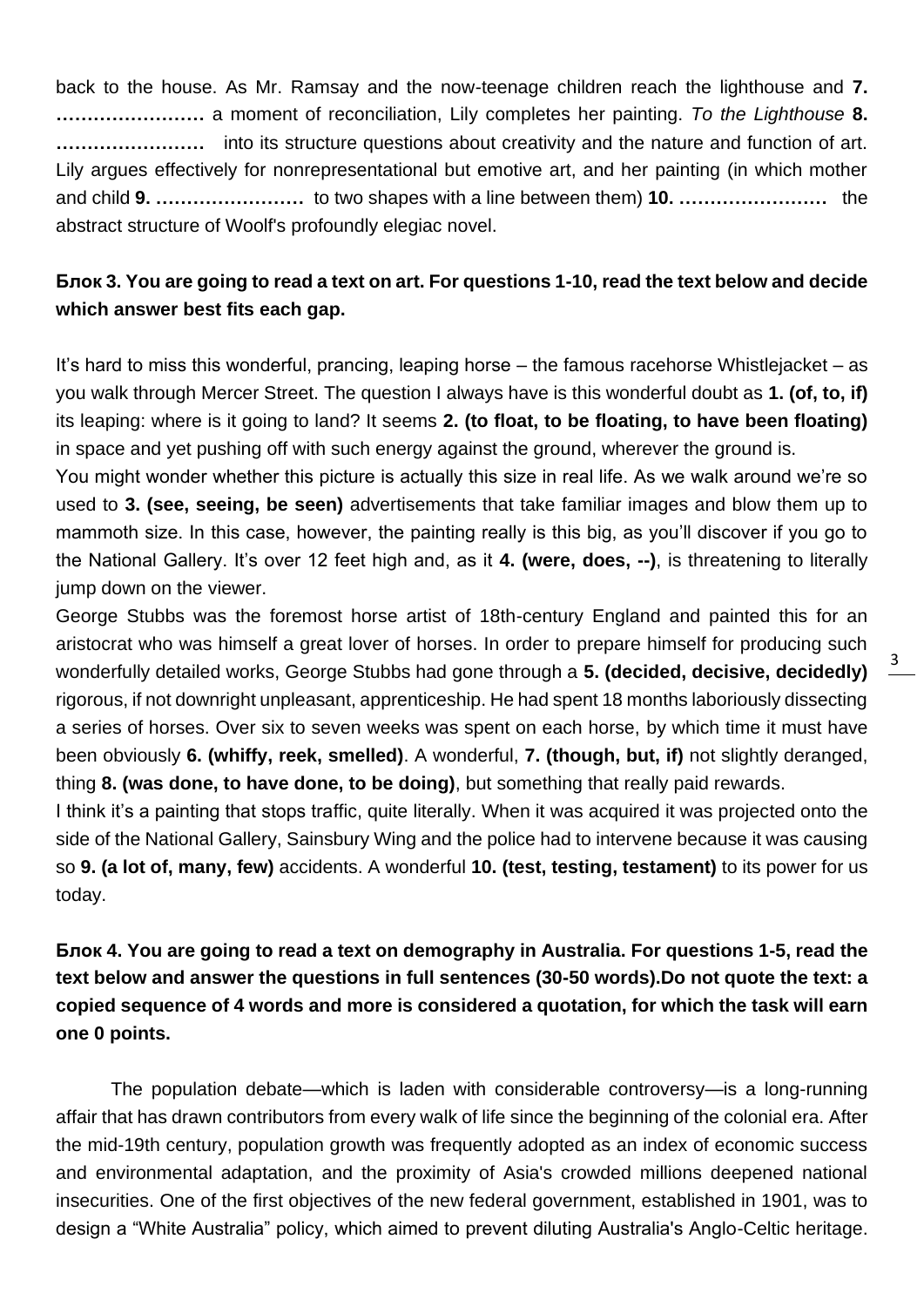Although the policy was both unproductive and discriminatory, it was made more attractive by blending imperial and nationalistic sentiments that proclaimed "population capacities" of 100 to 500 million in Australia's "vast empty spaces." In the interwar period the Australian geographer Griffith Taylor argued that there were stringent environmental limits that would restrict Australia's population to approximately 20 million people by the end of the 20th century. Taylor was vilified and finally hounded out of Australia, but his "environmental determinism," like his remarkable prediction, was well-remembered, particularly since Australia's population only approached that benchmark at the beginning of the 21st century.

The battles in the Pacific theatre during World War II revived the "populate or perish" catchcry, and after the war a vigorous campaign was launched to encourage immigration from all parts of Europe. The government initially continued to emphasize the exclusivist White Australia policy, and the country's ethnic composition was only slightly affected. Over the succeeding decades, however, ethnic diversification gradually intensified, eventually setting off heated debates over the relative merits of publicly funded programs for assimilation and for multiculturalism.

The big cities received the bulk of the postwar immigration. Melbourne's early lead in industrialization was closely associated with the immigration boom, but Sydney eventually proved more attractive. The impact of immigration was not confined to these two centres; whereas the overseas-born population accounted for about one-third of the total for Sydney and Melbourne at the start of the 21st century, the national proportion was more than one-fifth and rising. Each of the other state capitals and the industrializing provincial centres also received their share of the influx. The impact was much smaller in the rural districts, except for the areas under irrigation.

At the outset, the federal government preferred to maintain British and Irish immigration at a high rate, but those sources were soon deemed insufficient to meet rising expectations, and further "assisted migration" and "private sponsorship" agreements were negotiated with other European and Middle Eastern governments. In addition, most major world crises have introduced fresh waves of immigrants: refugees from Hungary and Czechoslovakia after the uprisings in the 1950s and '60s; from Lebanon and from Chile and other Latin American countries in the 1970s; from Southeast Asia (Cambodia, Laos, and Vietnam) and China in the late 1970s and '80s; and from the Balkans in the 1990s. Since the end of World War II, some 600,000 refugees and displaced persons have arrived in Australia—more than one-tenth of the total number of new settlers. Consequently, about half of the population has been born overseas or has at least one overseas-born parent.

The White Australia policy was relaxed in 1966 and officially abandoned in 1973. Thereafter the share of non-European immigrants, particularly from Asia, began to increase. Most of the debates on immigration have focused on cultural and economic issues and only peripherally on ethnicity, and (with the exception of the complex Aboriginal issues) Australians largely have been spared the kinds of interracial conflict that have scarred other immigrant societies. Nevertheless, opposition to immigration and multiculturalism policies sparked the formation of the anti-immigrant One Nation Party in the late 1990s; although the party's success was limited, its position resonated with some Australian voters.

As discussed above, there was a dramatic increase in the indigenous population after World War II. This growth is usually attributed to greater pride in Aboriginality, the evolution of positive discrimination (affirmative action) policies in education, health, and welfare, and the official adoption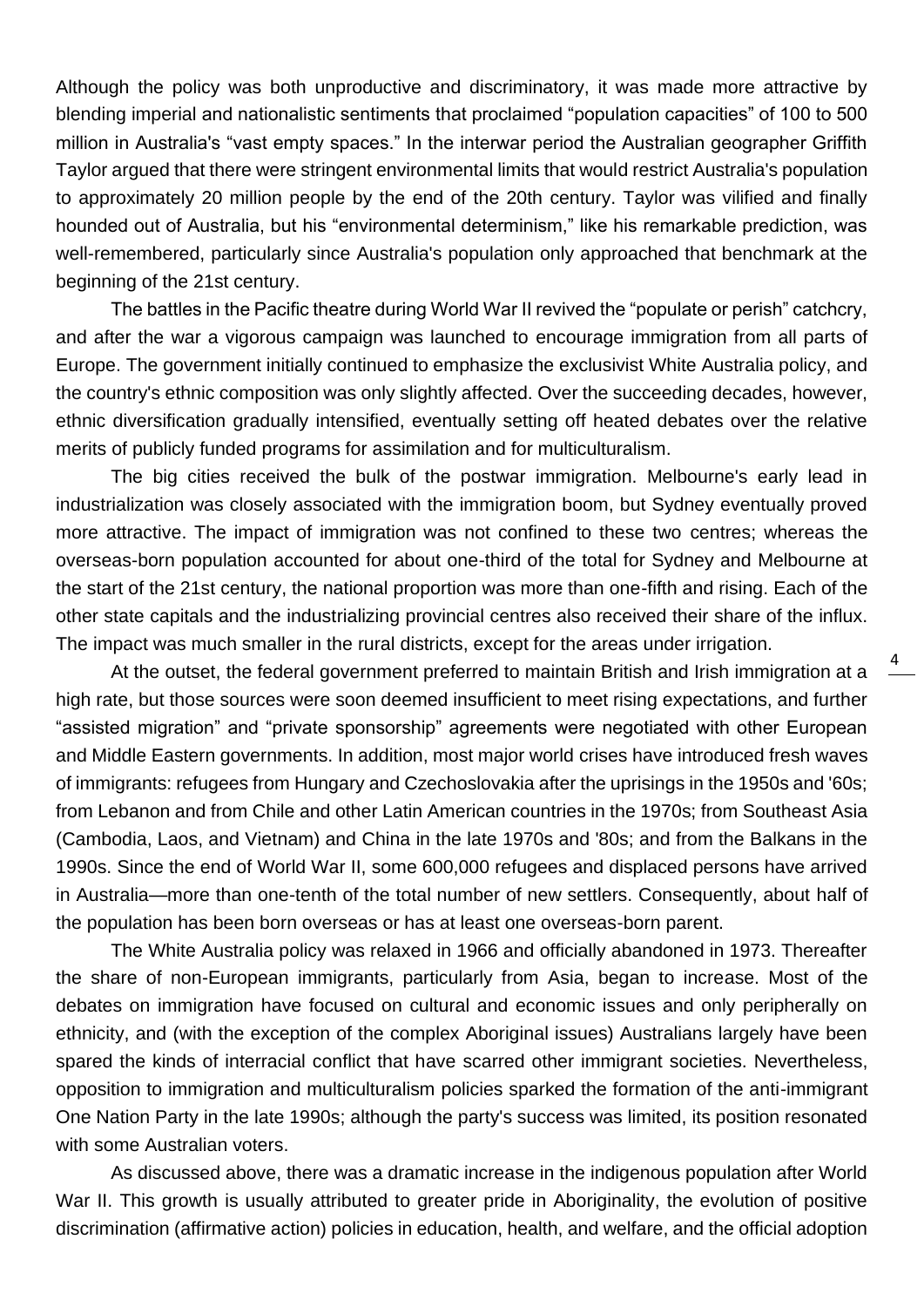of a generous definition of "Aboriginals" and "Torres Strait Islanders." The relatively youthful agestructures and high fertility rates of those enumerated as indigenous largely account for the continuing upward trend. Nevertheless, infant mortality is unusually high, and average life expectancy at birth is about 30 percent lower than that of the rest of Australia.

Australia's overall rate of natural population increase is less than half the world average, and its death and birth rates are also less than the world average. Life expectancy is high—in excess of 75 years for men and 80 years for women. Australia's population age 65 or over is substantial and growing, and about one-fifth of the population (many from the immigrant and Aboriginal communities) is under 15.

**1.** What was the main idea behind the demographic policy in Australia at the turn of the 20<sup>th</sup> century?

- **2.** What shift in the policy did Australia see later in the 20<sup>th</sup> century?
- **3.** How did immigrants spread across the continent?
- **4.** What contributed to Australia's becoming a multiethnic nation?
- **5.** What are the most significant features of the current demographics in Australia?

## **Блок 5**

You are going to read an extract from a conversation between two people.

**A:** I should like to.

**B:** You don't mind if I sit down, do you? My talking doesn't disturb you, does it?

- **A:** No, but it seems to disturb the fish.
- **B:** Ah, they like a bit of silence, don't they? Same as me. I like a bit of peace, too, don't you?

**Comment** on the following aspects of the conversation.

1. What is the subject of the conversation?

2. What was the beginning of the conversation? Think of **one sentence** that started the conversation.

3. Who are the people having the conversation? Explain why you think they are related in this way. Provide at least **two reasons.** 

4. Where does the conversation take place? Explain why. Provide at least **one reason.** 

5. When does the conversation take place? Explain why. Provide at least **one reason.** 

6. How is each interlocutor feeling throughout the conversation? Provide at least **one reason** for each interlocutor.

7. What might be the end of the conversation? Think of **two sentences** that the conversation might end in.

## Ваш комментарий **должен**

- продемонстрировать умение проанализировать и понять ситуацию общения, воссоздать контекст общения